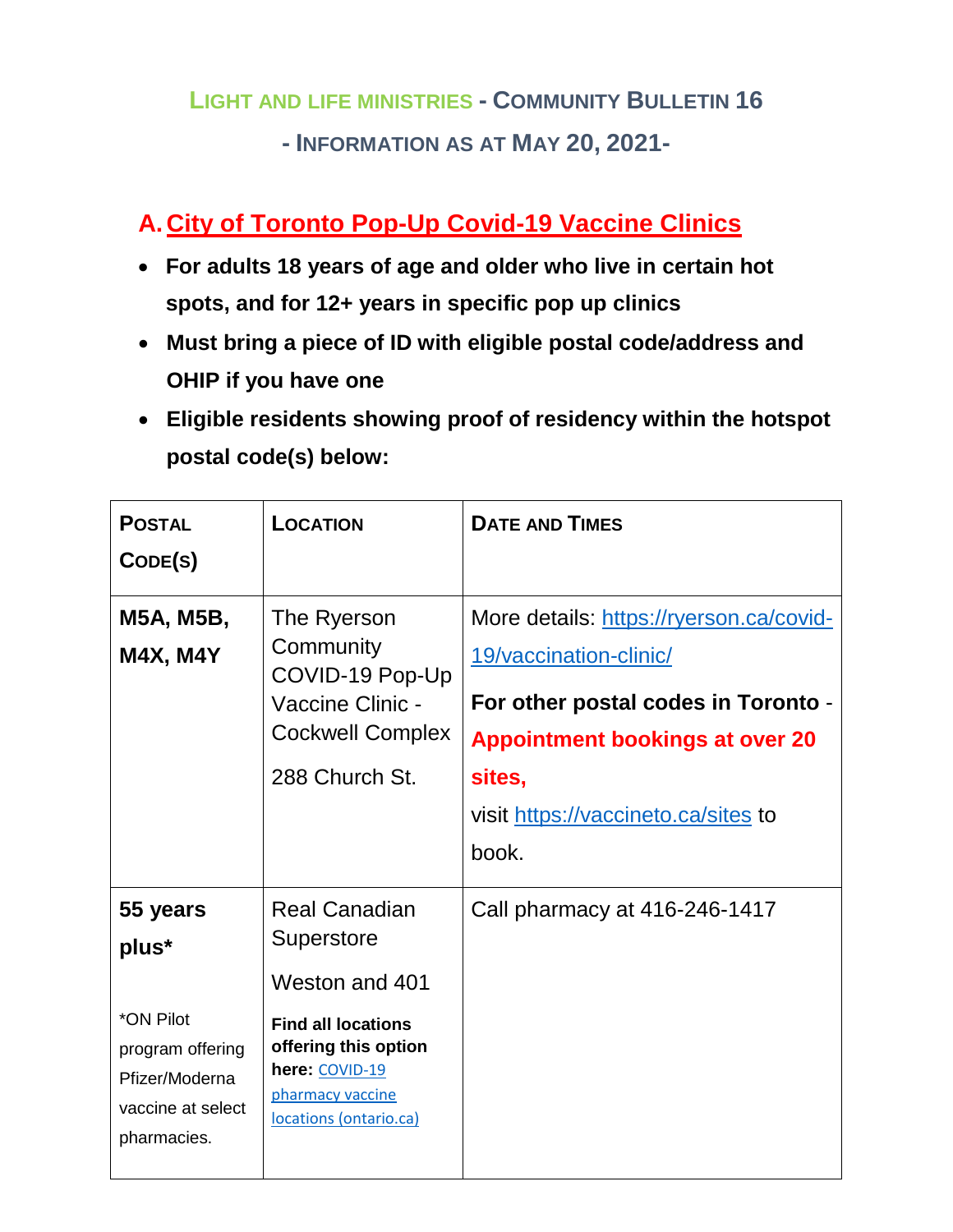| <b>POSTAL</b><br>CODE(S)                                                                                                                                                                                                                           | LOCATION                                                                           | <b>DATE AND TIMES</b>                                                                                                                                                             |
|----------------------------------------------------------------------------------------------------------------------------------------------------------------------------------------------------------------------------------------------------|------------------------------------------------------------------------------------|-----------------------------------------------------------------------------------------------------------------------------------------------------------------------------------|
| L1S, L1T,<br>L <sub>1</sub> V, L <sub>1</sub> X,<br>L1Z                                                                                                                                                                                            | clinics OR call 1-888-444-5113                                                     | See Region of Durham Hot Spot Pop-Up Vaccine Clinic Calendar Flyer, OR<br>Visit www.durham.ca/vaccineappointment for other Pop-up vaccine                                         |
| All "M" hot<br>spot postal<br>codes<br>*live or work                                                                                                                                                                                               | <b>West Park</b><br>Healthcare<br>Centre,<br><b>Community Place</b><br>Hub         | Can be booked online at<br>https://t.co/oX4x2bPPm6?amp=1                                                                                                                          |
| $12+$ for any<br>resident who<br>lives or work<br>in 18 "M"<br>postal codes<br>- M2R, M3H,<br><b>M3J, M3K,</b><br><b>M3L, M3M,</b><br><b>M3N, M6A,</b><br><b>M6B, M6E,</b><br><b>M6L, M6M,</b><br><b>M9L, M9M,</b><br><b>M9N, M9P,</b><br>M9V, M9W | <b>Humber River</b><br>Hospital -<br><b>Downsview</b><br>Arena<br>1633 Wilson Ave. | Open Thursday May 20 and Friday<br>May 21 from 9:00 am (while supplies<br>last)<br>*Also 2 <sup>nd</sup> dose for high risk health<br>workers who got 1 <sup>st</sup> dose at HRH |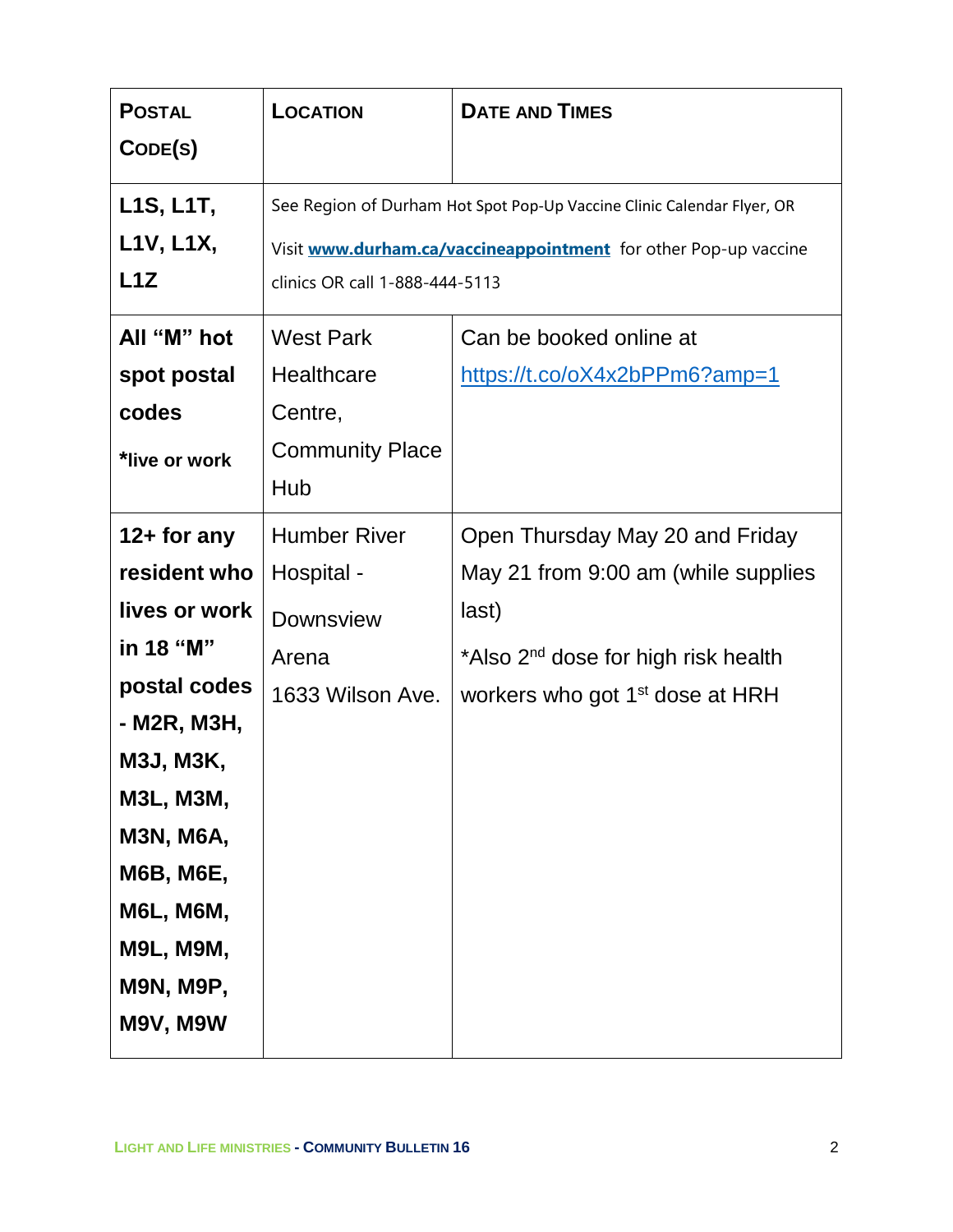| <b>POSTAL</b><br>CODE(S) | <b>LOCATION</b>        | <b>DATE AND TIMES</b>                    |
|--------------------------|------------------------|------------------------------------------|
|                          |                        |                                          |
| $12+$                    | John Polanyi           | Wednesday May 19, Thursday May           |
| residents                | Collegiate             | 20, Friday May 21                        |
|                          | Institute              | 11:00 am to 7:00 pm (12+years in         |
|                          | 640 Lawrence           | <b>Toronto hot spots)</b>                |
|                          | Ave W                  | 7:00 pm to 9:00 pm $(12 + years)$ in any |
|                          |                        | postal code)                             |
| M3J M3K                  | <b>Holy Family</b>     | Thursday, May 20                         |
| M3L M3M                  | <b>Catholic School</b> | 10:00 am to 5:00 pm                      |
| M3N M6B                  | 141 Close Ave          |                                          |
| <b>M6E M6K</b>           |                        |                                          |
| M6H M6L                  |                        |                                          |
| <b>M6M M6N</b>           |                        |                                          |
| <b>M8V M9L</b>           |                        |                                          |
| <b>M9M M9N</b>           |                        |                                          |
| M9P M9V                  |                        |                                          |
| M9W                      |                        |                                          |
| *live or work            |                        |                                          |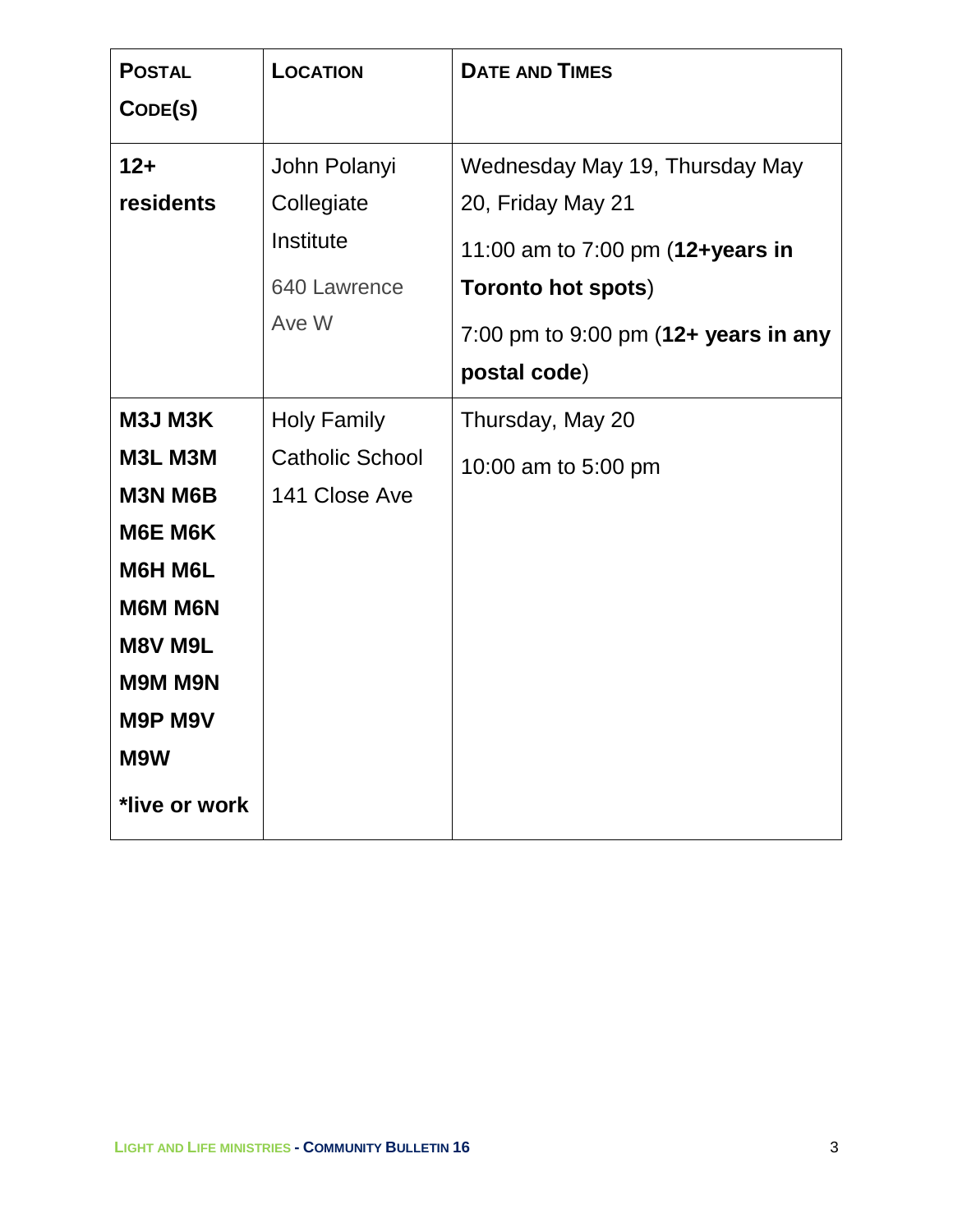| <b>POSTAL</b><br>CODE(S)                                                                                           | <b>LOCATION</b>                                                                      | <b>DATE AND TIMES</b>                                                                       |
|--------------------------------------------------------------------------------------------------------------------|--------------------------------------------------------------------------------------|---------------------------------------------------------------------------------------------|
| <b>Family Pop</b><br>Up - 12<br>years of age<br>or older who<br>live (or work)<br>in<br>Scarborough<br>hot spots   | David and Mary<br>Thomson<br>Collegiate<br>Institute<br>125 Brockley<br><b>Drive</b> | Thursday May 20<br>1:00 pm to 9:00 pm                                                       |
| $12+$ on day<br>of clinic for<br><b>M3H, M3J,</b><br><b>M3K, M3L,</b><br><b>M3M, M3L,</b><br>M6L (live or<br>work) | Gord and Irene<br><b>Risk Community</b><br>Centre<br>2650 Finch Ave<br>W.            | Friday May 21<br>3:00 pm to 8:00 pm<br>Priority given to M9L, M9M, M9N,<br>M <sub>9</sub> V |
| 12+ years<br><b>M3H, M3J,</b><br><b>M3K, M6L,</b><br><b>M9L, M9M,</b><br><b>M9N</b>                                | <b>St. Jane Frances</b><br>Church<br>2745 Jane St                                    | Saturday May 22<br>10:00 am to 4:00 pm<br>Priority given to M3L, M3M, M3N                   |
| M3H or M2R                                                                                                         | <b>Beth David</b><br>Synagogue<br>55 Yeomans Rd.                                     | Sunday May 23<br><b>Booking Required.</b>                                                   |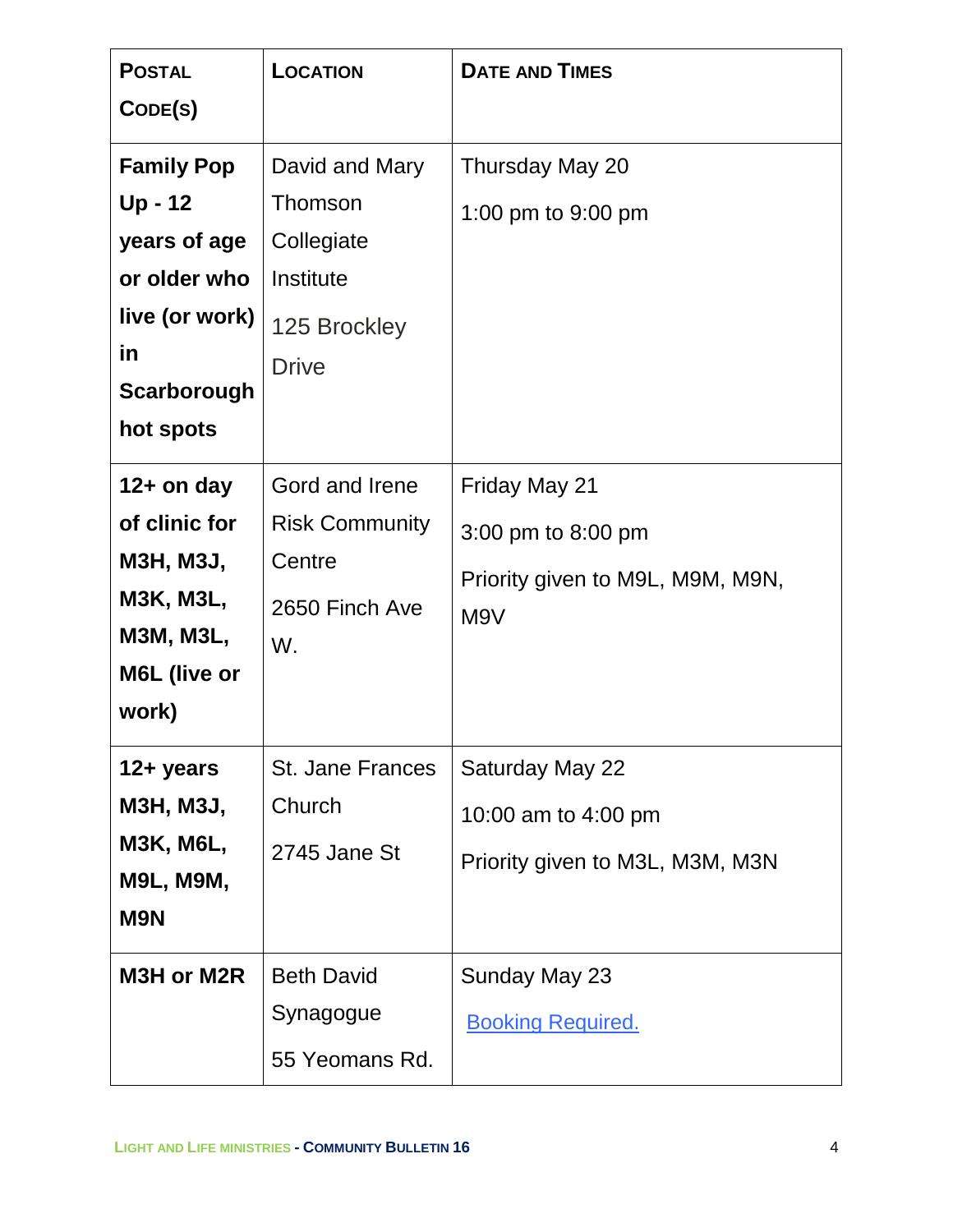## **B. Hospital Run Vaccine Clinics (appointments are required)**

#### **CITY OF TORONTO**

#### **Toronto Hospitals and Ontario Health Teams COVID-19 Vaccination Pre-Registration and Booking Site**

Availability of vaccination appointments depends on vaccine supply. This system will provide you with the option to either:

- Book a first dose appointment
- Pre-register for when a first dose appointment becomes available

Only eligible individuals may register. Walk-ins are not accepted. Appointments are required. To find all vaccination clinics in Toronto, click the link below.

To book a Covid-19 vaccine appointment, visit<https://vaccineto.ca/landing> - If you require assistance, please contact call centre at - [1-888-385-1910](tel:1-888-385-1910)

#### **REGION OF DURHAM**

The Region of Durham has advised that appointments are available for eligible priority populations. To learn more and book a vaccine appointment, visit [durham.ca/covidvaccines](http://www.durham.ca/covidvaccines)

The Durham Health Vaccine webpages will be updated as appointments become available. To book a vaccine appointment, visit<https://lh-vb-form.azureedge.net/>

#### **HALTON REGION**

Visit Halton Region at [https://www.halton.ca/For-Residents/New-Coronavirus/COVID-19-](https://www.halton.ca/For-Residents/New-Coronavirus/COVID-19-Vaccines/COVID-19-Vaccination-Clinics) [Vaccines/COVID-19-Vaccination-Clinics](https://www.halton.ca/For-Residents/New-Coronavirus/COVID-19-Vaccines/COVID-19-Vaccination-Clinics) for important information [eligible](https://www.halton.ca/For-Residents/Immunizations-Preventable-Disease/Diseases-Infections/New-Coronavirus/COVID-19-Vaccines/Who-is-currently-eligible-in-Halton#03)  [populations](https://www.halton.ca/For-Residents/Immunizations-Preventable-Disease/Diseases-Infections/New-Coronavirus/COVID-19-Vaccines/Who-is-currently-eligible-in-Halton#03) need to know before booking an appointment at a Halton Vaccination Clinic and to book a vaccine appointment.

#### **REGION OF PEEL**

Visit the Region of Peel at [https://www.peelregion.ca/coronavirus/vaccine/book](https://www.peelregion.ca/coronavirus/vaccine/book-appointment/)[appointment/](https://www.peelregion.ca/coronavirus/vaccine/book-appointment/) to find out who can get a vaccine and how to book an appointment including locations, dates and times.

#### **REGION OF SCARBOROUGH**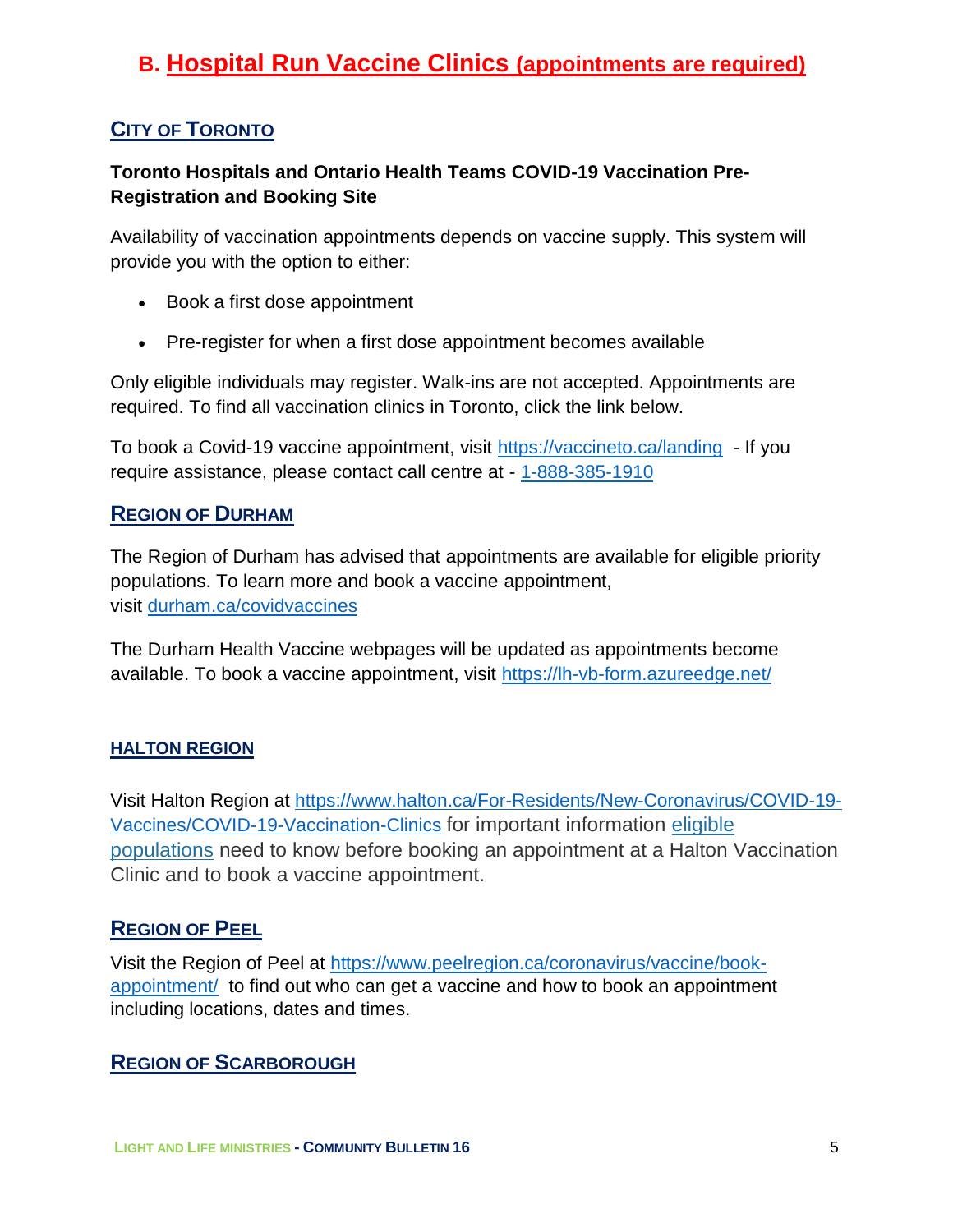Scarborough Health Network (SHN) and Scarborough Ontario Health Team and local partners have come together to rollout the COVID-19 vaccine across our community. We are doing this through vaccine clinic sites and mobile vaccine teams. Visit <https://www.scarboroughcovidvaccineclinic.ca/> to find out who can get a vaccine, and how to book an appointment including locations, dates and times.

#### **YORK REGION**

York Region, in partnership with our local hospitals and community partners, continues to follow the Province's [three-phased Vaccine Distribution Plan.](https://files.ontario.ca/moh-covid-19-vaccine-distribution-plan-en-2021-02-19.pdf) The region has a number of Covid-19 Vaccination Clinics. To learn more about eligibility, find out location, dates and times, and book a vaccine appointment, visit [www.york.ca](http://www.york.ca/)

### **To Stay Up-to-date on Vaccine Clinics:**

Tip 1: Check out your City Ward Councillor's website for up-to-date information on dates and locations

Tip 2: Check out DAILY your nearest hospital based vaccination clinic website for updates

**Tip 3: New texting tool generates vaccine sites based on postal code - Text your postal code to 1-833-356-1683 (free of charge).**

**Tip 4: New AMAZING tool to help you look up what is outstanding for appointments! [http://vaccine-gta.ca](https://t.co/euzK4YA9hP?amp=1)**

## **C.Other Vaccine Clinics - #COVID19 Vaccine Eligibility:**

- 1. If you meet the criteria, you can book at one of the City of Toronto's Mass Immunization Clinics (Pfizer or Moderna vaccine). To view the criteria go to: [https://www.toronto.ca/home/covid-19/covid-19](https://www.toronto.ca/home/covid-19/covid-19-protect-yourself-others/covid-19-vaccines/covid-19-how-to-get-vaccinated/) [protect-yourself-others/covid-19-vaccines/covid-19-how-to-get](https://www.toronto.ca/home/covid-19/covid-19-protect-yourself-others/covid-19-vaccines/covid-19-how-to-get-vaccinated/)[vaccinated/](https://www.toronto.ca/home/covid-19/covid-19-protect-yourself-others/covid-19-vaccines/covid-19-how-to-get-vaccinated/)
- 2. Also, **40+** years of age living in hot spot postal codes at City Mass Immunization Clinics (Pfizer or Moderna vaccine). You can book through the provincial booking system (as of May 13).

Eligibility chart for Toronto Hot spot neighbourhoods (40+)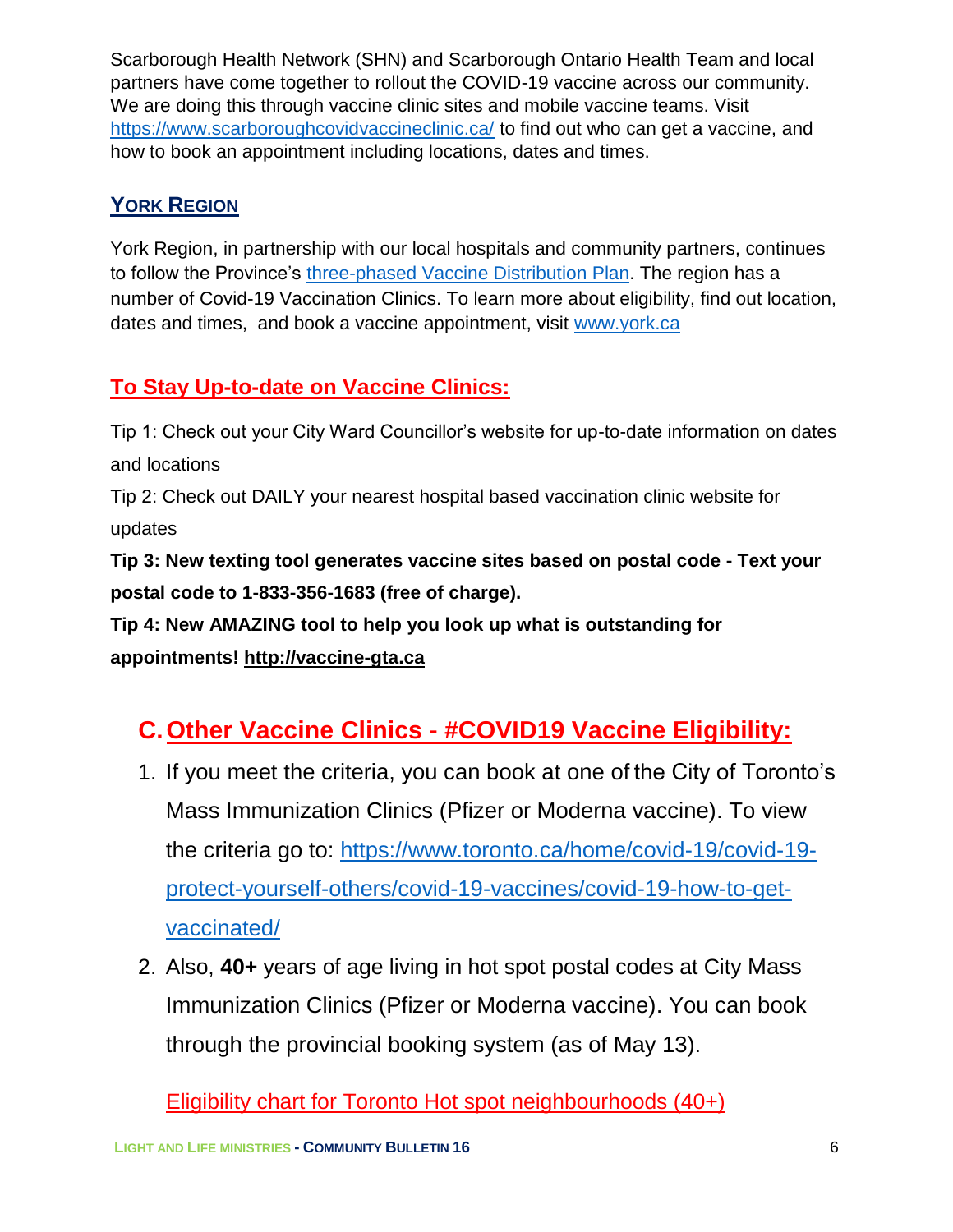|                  |                  |                  |     |            | Residents 50+ in the following postal codes |                  |                                    |
|------------------|------------------|------------------|-----|------------|---------------------------------------------|------------------|------------------------------------|
| M <sub>1</sub> K | M1T              | M <sub>2</sub> R | M3L | <b>M5A</b> | M6E                                         | M8V              | <b>M9N</b>                         |
| M1L.             | M <sub>1</sub> V | M3A              | M3M | M5B        | M6H                                         | M <sub>9</sub> A | M9P                                |
| M <sub>1</sub> M | M <sub>1</sub> W | M3C              | M3N | M5N        | M6K                                         | M9B              | M9R                                |
| M <sub>1</sub> P | M1X              | M <sub>3</sub> H | M4A | M5V        | M6L                                         | M <sub>9</sub> C | M9V                                |
| M1R              | M2J              | M <sub>3J</sub>  | M4H | M6A        | <b>M6M</b>                                  | M9L              | M9W                                |
| M <sub>1</sub> S | M <sub>2</sub> M | M3K              | M4X | <b>M6B</b> | M <sub>6</sub> N                            | M9M              |                                    |
|                  |                  |                  |     |            |                                             |                  | can now book vaccine appointments. |

**To Book:<https://covid-19.ontario.ca/book-vaccine/>or call 1-888-999- 6488 or 1-833-943-3900**

- 40+ years of age at pharmacies & some primary care providers (AstraZeneca vaccine). Pharmacy [Vaccination](https://covid-19.ontario.ca/vaccine-locations) Clinics
- **3. Residents 18+ in Ontario, can book appointments online through the provincial booking system.**
- **4. Residents 18+ in Peel are now eligible to book appointments.**

## **D. Other Covid-19 Vaccine Supports**

### **A. How can I get a ride to a vaccine appointment?**

1. For **Seniors 70+ living in York region**, if you need a ride to and from the appointment or help with booking a vaccine appointment, please contact 905-479-8880 or visit [www.pinkcars.ca.](http://www.pinkcars.ca/) This is run by a group of volunteers.

2. In the City of Toronto, the City's Vaccine Equity Transportation Plan helps Toronto seniors, those with disabilities, and immune-compromised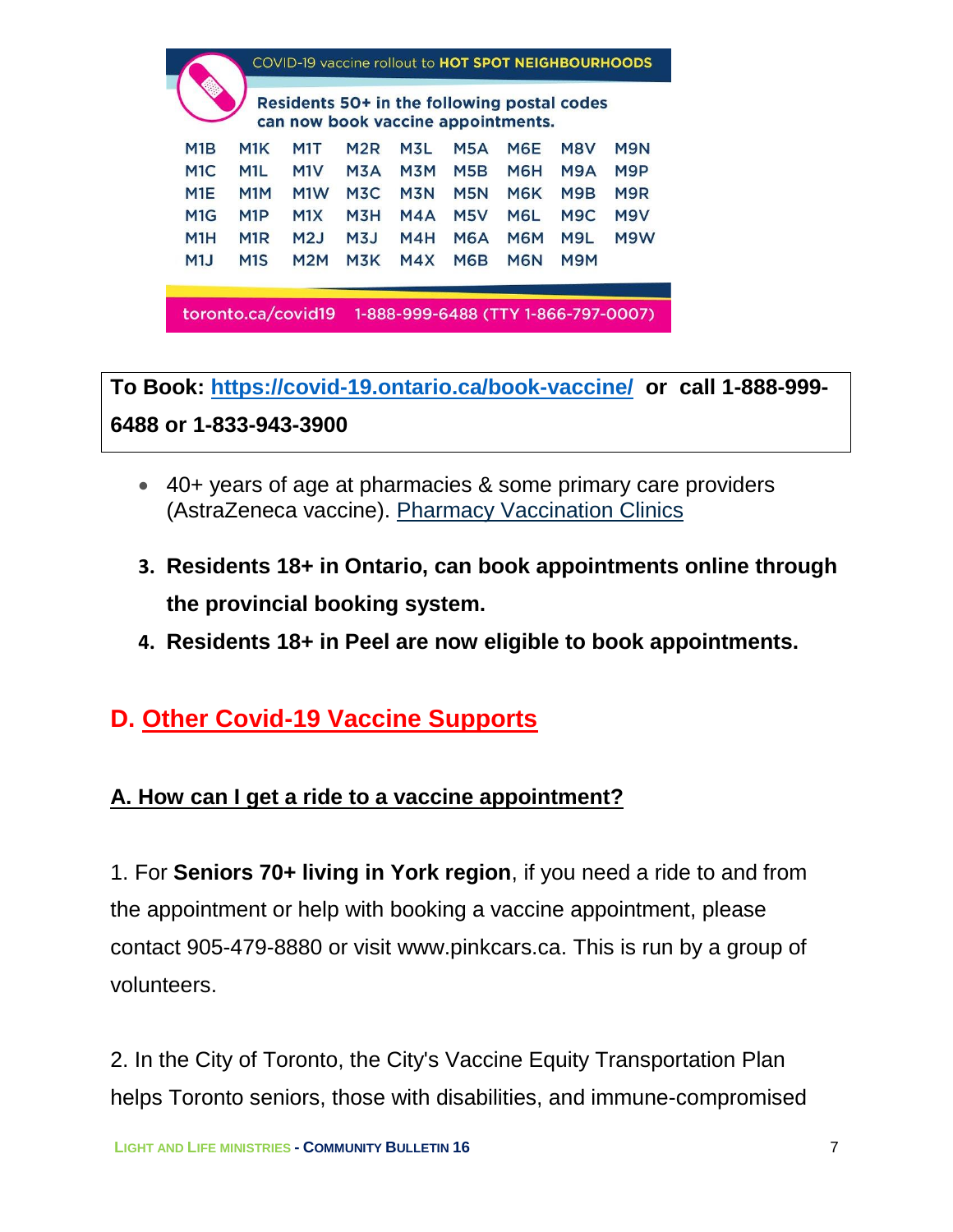adults get to and from vaccination appointments within Toronto. To book a ride, contact:

1. Toronto Ride, [https://www.torontoride.ca/](https://anthonyperruzza.us2.list-manage.com/track/click?u=dc2624c0d4a736d1d94d13a17&id=c50a6fa94e&e=39fd6a65b8) or call 416-481-5250

2. iRide, [https://www.circleofcare.com/vaccinerides/](https://anthonyperruzza.us2.list-manage.com/track/click?u=dc2624c0d4a736d1d94d13a17&id=6a206e787c&e=39fd6a65b8) or call 1-844-474-3301

### **B. What if I'm homebound?**

If you are a homebound person receiving care through a Primary Care Provider, Family Health Team, Home Care or Community Support Service, please contact your provider to learn if they offer in-home vaccination. If your provider cannot provide at-home immunization, they will place your name on a list for at-home vaccination.

If you are a homebound person who does not have a Primary Care Provider, Family Health Team, Home Care or Community Support Service, please contact the Toronto Seniors Helpline. This service supports homebound people who are aged 18-65, as well as seniors. Contact 416-217-2077 or utilize the web-chat feature at <https://torontoseniorshelpline.ca/web-chat/>

### **C. Vaccination Clinics for residents without OHIP cards**

Residents without OHIP cards who meet the current vaccine eligibility criteria can get assistance booking a vaccination appointment at a Cityoperated immunization clinic by contacting:

### **FCJ Refugee Centre**

- Telephone: 416-469-9754 ext. 230 and 232; WhatsApp: 437-217-3786 (Monday to Friday: 9 a.m. to 5 p.m.)
- Email: [vaccine@fcjrefugeecentre.org](mailto:vaccine@fcjrefugeecentre.org)
- In-person booking (by appointment only) at 208 Oakwood Avenue
- Phone interpretation services are available as needed